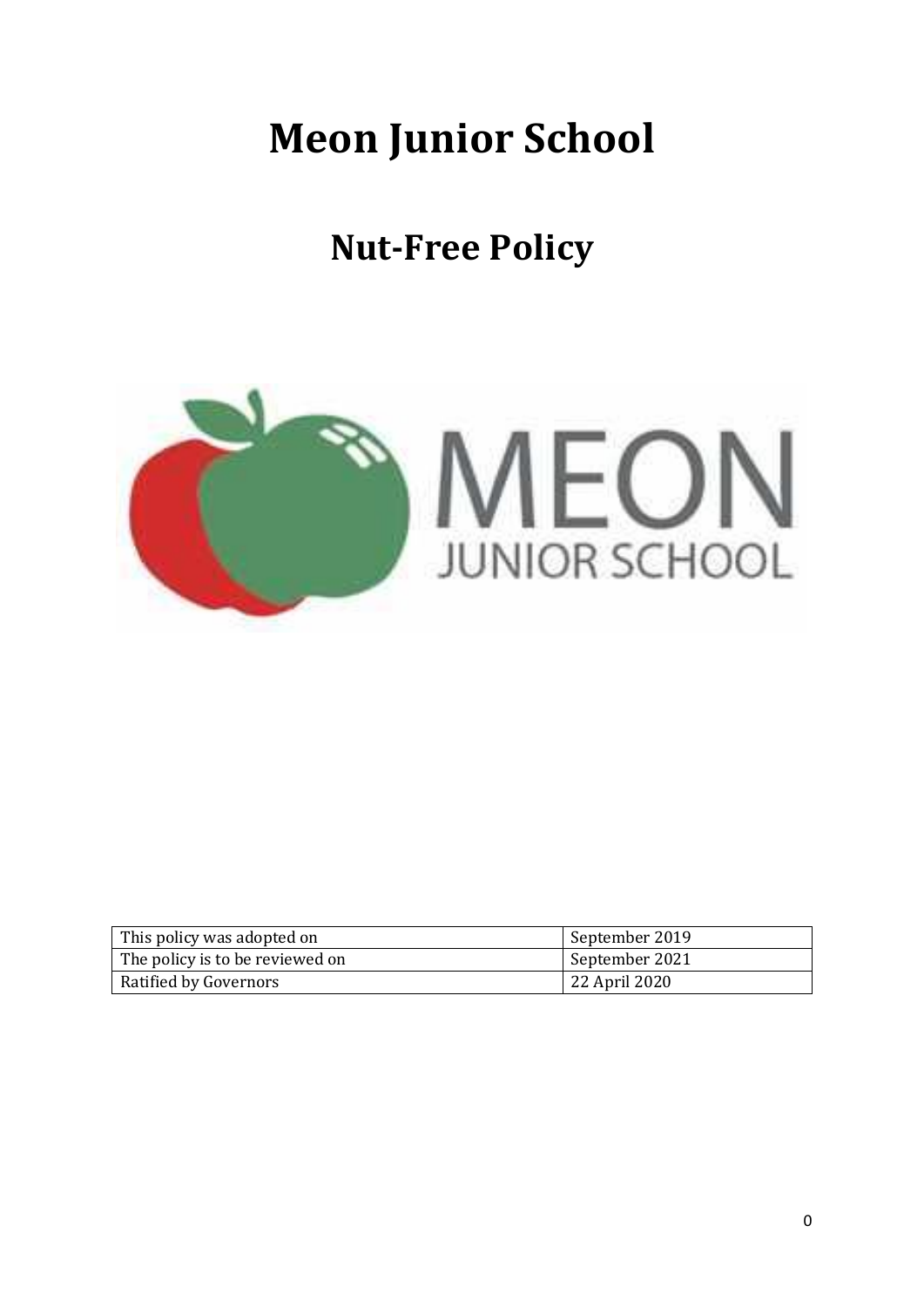# **1. Statement of intent**

The school aims to practise a nut free policy although we recognise that this cannot be guaranteed. This policy serves to set out all measures to reduce the risk to those students and adults who may suffer an anaphylactic reaction if exposed to nuts. The school aims to protect students, staff and visitors who have allergies to nuts yet also help them to take responsibility as to what foods they can eat and to be aware of where and how they may be put at risk.

Annually, our new student intake are made aware that we do not allow nuts, or products containing nuts, within our premises and grounds.

Our Nut-Free Policy means that the following items listed, but not limited to, should not be brought into school:

- Packet nuts of any variety, tree nuts or peanuts
- Peanut butter sandwiches
- Fruit and cereal bars that contain nuts
- Chocolate bars or sweets that contain nuts
- Sesame seeds (rolls, etc.)
- Cakes made with, or containing, nuts

We have a policy to not use nuts in any of our food prepared on site at our school. Our suppliers provide us with nut-free products. However, we cannot guarantee freedom from nut traces. Due to the current food manufacturing processes it is impossible to guarantee that all products will be free from possible 'traces of nuts' and other allergens.

Whilst most allergic reactions are the result of food ingestion, we recognise that severe allergic reactions can occur as a result of individuals being susceptible to airborne allergens. Allergic reactions can also be triggered by touching surfaces – such as computer or piano keyboards which may have been inadvertently contaminated.

The school will take precautions within the catering facilities to minimise the risk of anaphylaxis and other allergenic reactions occurring. We never knowingly use any nuts or sesame seeds and associated nut/sesame products in our kitchens.

Pupils who are known to have food allergies, (e.g. nuts, egg, milk, gluten, fish, molluscs, crustaceans) are shared with all staff. Lunchtime staff will monitor these pupils at lunchtime when food is being consumed.

Epi Pen trained staff are displayed. Please check the school office, medical room and the staffroom noticeboard for a list of qualified staff.

# **2. Definition**

Anaphylaxis, also known as anaphylactic shock, is an allergic condition that can be severe and potentially fatal. The main causes are attributed to nuts, seeds and seafood. This policy focuses on the management of nut allergies.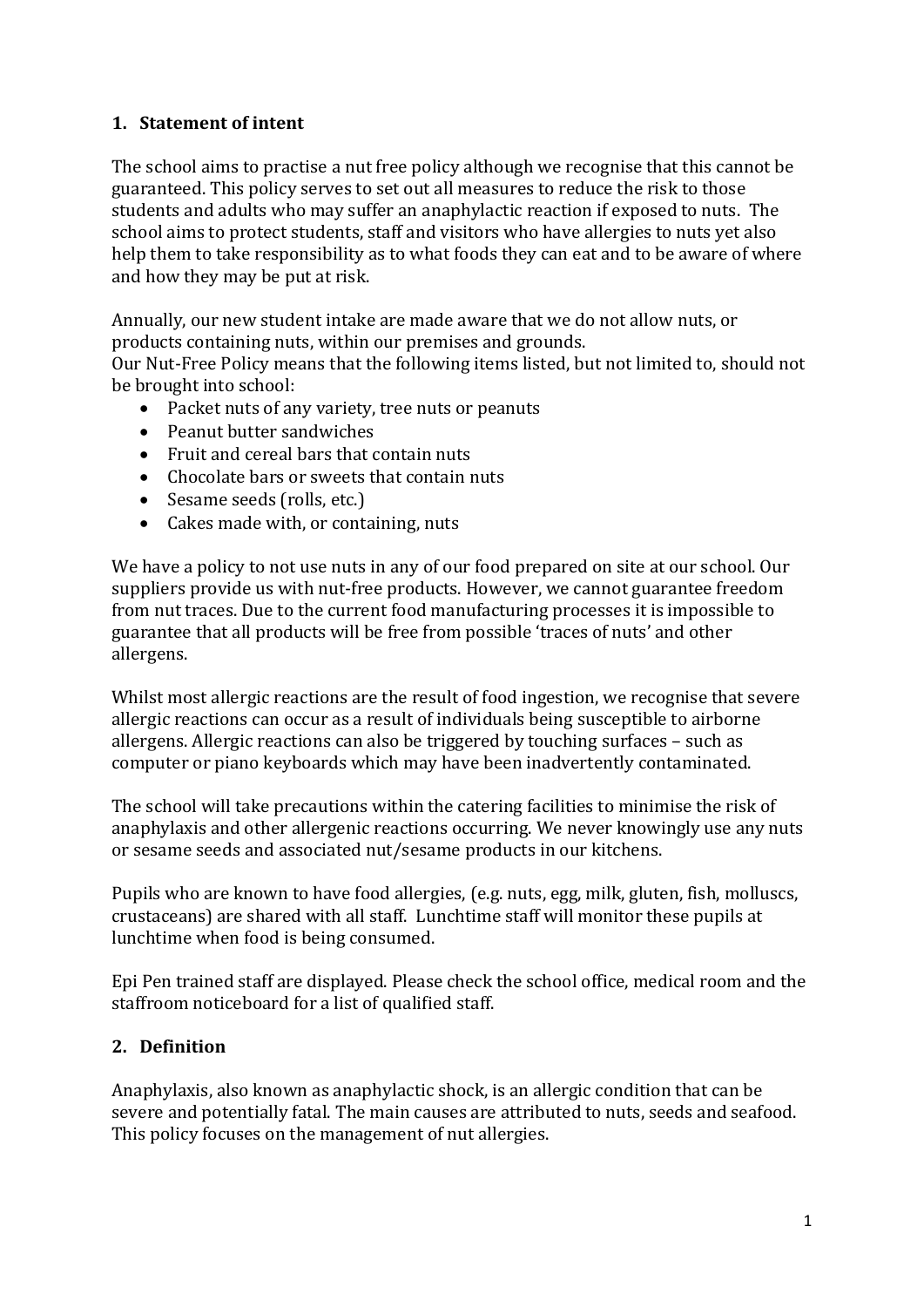Anaphylaxis is the body's immune system reacting badly to a substance (an allergen), such as food, which it wrongly perceives as a threat. The whole body can be affected, usually within minutes of contact with an allergen, although sometimes the reaction can happen hours later.

### **3. Recognising anaphylaxis reaction and appropriate action**

Early symptoms

- Itchy, urticarial rash anywhere on the body
- Runny nose and watery eyes
- Nausea and vomiting
- **•** Dizziness

#### Danger signs

- Swelling of the lips, tongue and throat
- Cough, wheeze, tightness of chest or shortness of breath
- Sudden collapse or unconsciousness

Treatment will depend on the severity of the reaction.

#### Mild Symptoms

A suitable antihistamine relief or an inhaler may be given by a health co-ordinator, first aider or, on trips away from school, by any adult supervisor. The agreed health plan will be in a named medical box stored in the medical office or taken away on the trip.

#### Severe Symptoms

An Epipen device should be used. This should be administered into the thigh muscle (can be delivered through clothing) and will allow the adrenaline to quickly reverse the effects of the allergic reaction. The person should then be taken to hospital.

#### Emergency Procedures

- 1. Call an ambulance
- 2. Send a responsible person to fetch the emergency box
- 3. If in school, send a responsible person to the office and ask for a first aider
- 4. Carefully monitor the person's condition
- 5. If necessary, administer the Epipen:
	- Remove packaging and pull off blue safety cap
	- Hold pen about 10 cm from the outer thigh
	- Inject aim and jab the orange tip firmly against the outer thigh and listen for an audible click. Hold for 10 seconds
	- The orange tip extends on removal
	- Massage the area for 10 seconds
	- Monitor the person's progress a second dose of Epipen may be required after 10 minutes if the condition has not improved and help has still not arrived
- 6. When the ambulance crew arrives, ascertain where they will be taking the person and give all used Epipens to the ambulance crew for safe disposal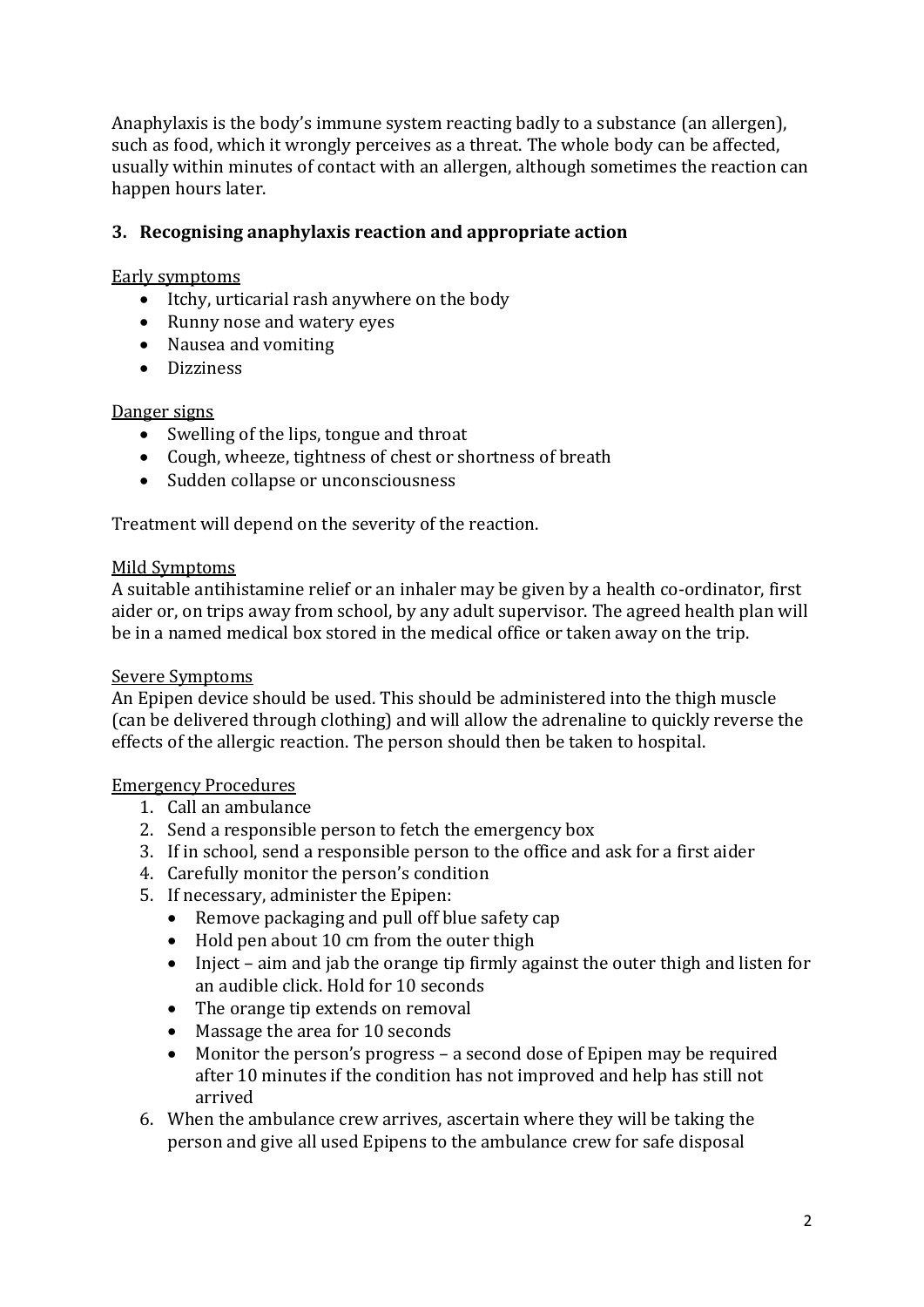- 7. Contact the person's parents, guardian or next of kin and advise them to meet at the hospital
- 8. Accompany the person to hospital if the next of kin has not arrived

# **4. Responsibilities**

# The School

The school will communicate to all staff, parents and third parties at the school that they are not to bring in or consume nut products within the premises.

Staff will ensure that good hand washing practice is followed. Caution must be taken at certain times of year such as Easter and Christmas. If staff distribute confectionary, care must be taken to ensure that no nuts are included in the product. Some products that are a cause for concern but not limited to, are:

- Celebrations
- Roses
- Heroes
- Quality Street

All product packaging must be checked for warnings directed at nut allergy sufferers and if the following or similar are displayed, the product must not be used in school.

- Not suitable for nut allergy sufferers
- This product contains nuts
- This product may contain traces nuts

The School will provide a copy of this policy to caterers and any lettings companies or other organisations using the premises.

The policy is to be included as part of the checklist within the induction process for new staff, or work experience, when joining the school including supply and support staff. The policy will be reviewed every 4 years, or sooner if changes are deemed necessary

The school will communicate this policy to all staff periodically via email and at the start of the academic year.

The school will provide to the catering staff and other relevant parties a list of names and photographs of pupils with severe medical conditions including severe allergies.

When the school provides packed lunches for trips away then the catering staff will be given a list of named persons who have allergies and specially labelled packed lunches shall be provided.

When pupils take part in single or multi-day school trips, the school will factor in to the planning process any participating pupil allergies, or respective treatments and requirements.

# Parents and Carers

Parents and carers must notify the school of any known or suspected allergy to nuts and provide all required information detailed on their child's individual healthcare plan.